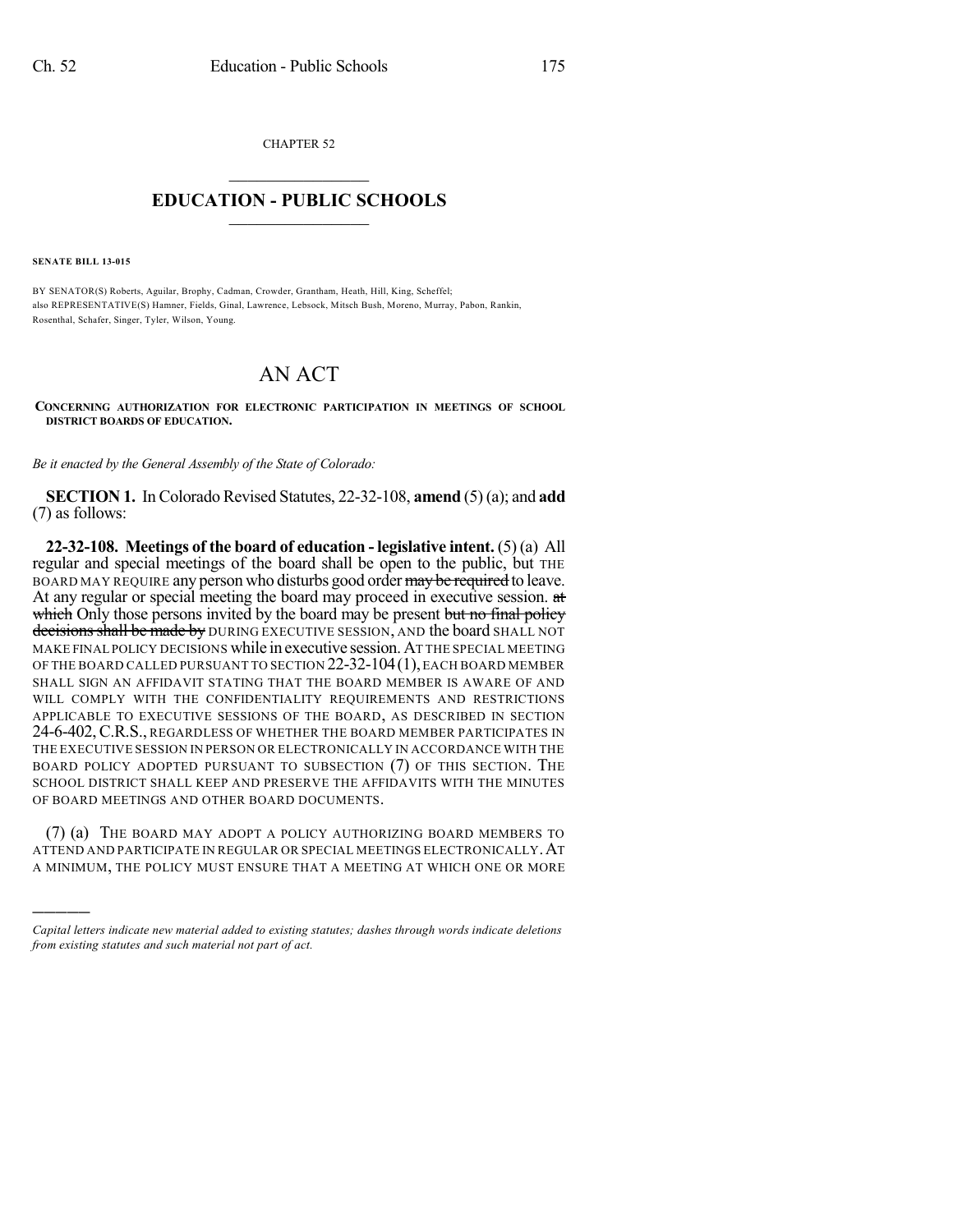BOARD MEMBERS PARTICIPATE ELECTRONICALLY IS OPEN TO THE PUBLIC AND THAT THE MEMBERS WHO PARTICIPATE ELECTRONICALLY ARE INCLUDED IN THE RECORDING MADE IN ACCORDANCE WITH PARAGRAPH  $(b)$  OF SUBSECTION  $(5)$  OF THIS SECTION.A MEMBER WHO PARTICIPATES ELECTRONICALLY IN CONFORMANCE WITH THE POLICY IS CONSIDERED PRESENT FOR PURPOSES OF SUBSECTIONS  $(4)$  AND  $(6)$  OF THIS SECTION.

(b) IT IS THE INTENT OF THE GENERAL ASSEMBLY THAT A BOARD THAT ADOPTS A POLICY AUTHORIZED IN PARAGRAPH (a) OF THIS SUBSECTION (7) TO ALLOW BOARD MEMBERS TO ATTEND AND PARTICIPATE ELECTRONICALLY IN REGULAR OR SPECIAL BOARD MEETINGS WILL ENSURE THAT THE POLICY:

(I) REQUIRES A QUORUM OF THE BOARD TO BE PHYSICALLY PRESENT IN ONE LOCATION TO CONVENE A MEETING;

(II) ALLOWS MEMBERS OF THE BOARD TO ATTEND THE MEETING ELECTRONICALLY ONLY WHEN THERE ARE EXTENUATING CIRCUMSTANCES, AS DESCRIBED IN THE BOARD'S POLICY;

(III) LEAVES DISCRETION TO THE BOARD TO DECIDE THE MAXIMUM NUMBER OF BOARD MEETINGS THAT A MEMBER MAY ATTEND ELECTRONICALLY BEFORE THE MEMBER'S POSITION IS DECLARED TO BE VACANT;

(IV) REQUIRES THE BOARD TO HAVE TECHNOLOGY IN PLACE THAT WILL ENSURE THAT MEMBERS OF THE PUBLIC CAN HEAR THE COMMENTS MADE BY A BOARD MEMBER WHO ATTENDS THE MEETING ELECTRONICALLY AND THAT THE BOARD MEMBER CAN HEAR COMMENTS MADE BY THE PUBLIC; AND

(V) CLEARLY DESCRIBES THE METHODS BY WHICH A BOARD MEMBER MAY ATTEND A MEETING ELECTRONICALLY,WHICH METHODS MAY INCLUDE ATTENDANCE VIA TELEPHONE, VIDEO CONFERENCING, OR OTHER ELECTRONIC MEANS.

**SECTION 2.** In Colorado Revised Statutes, 22-5-104, **amend** (5) as follows:

**22-5-104. Creation of board of cooperative services - meetings.** (5) A board of cooperative services may adopt a policy authorizing the board to conduct its meetings BOARD MEMBERS TO ATTEND AND PARTICIPATE IN REGULAR OR SPECIAL MEETINGS ELECTRONICALLY, INCLUDING PARTICIPATING BY using video teleconferencing OR AUDIO CONFERENCING technology that will allow members of the board to viewOR HEAR each other during the meeting and fullyparticipate in the discussion and in voting; except that the board members shall gather in one physical location for at least one of the quarterly meetings held each year. The policy shall MUST address the method by which members of the public shall be ARE allowed access to any video teleconference OR AUDIO CONFERENCE of the board of cooperative services that is conducted pursuant to this subsection (5). In addition, the policy shall MUST specify any agenda items that the board of cooperative services may not consider during any video teleconference OR AUDIO CONFERENCE conducted pursuant to this subsection  $(5)$ . A board of cooperative services shall not go into executive session during any video teleconference conducted pursuant to this subsection  $(5)$ . A quorum shall be deemed to exist EXISTS at any video teleconference OR AUDIO CONFERENCE held pursuant to this subsection (5) if the